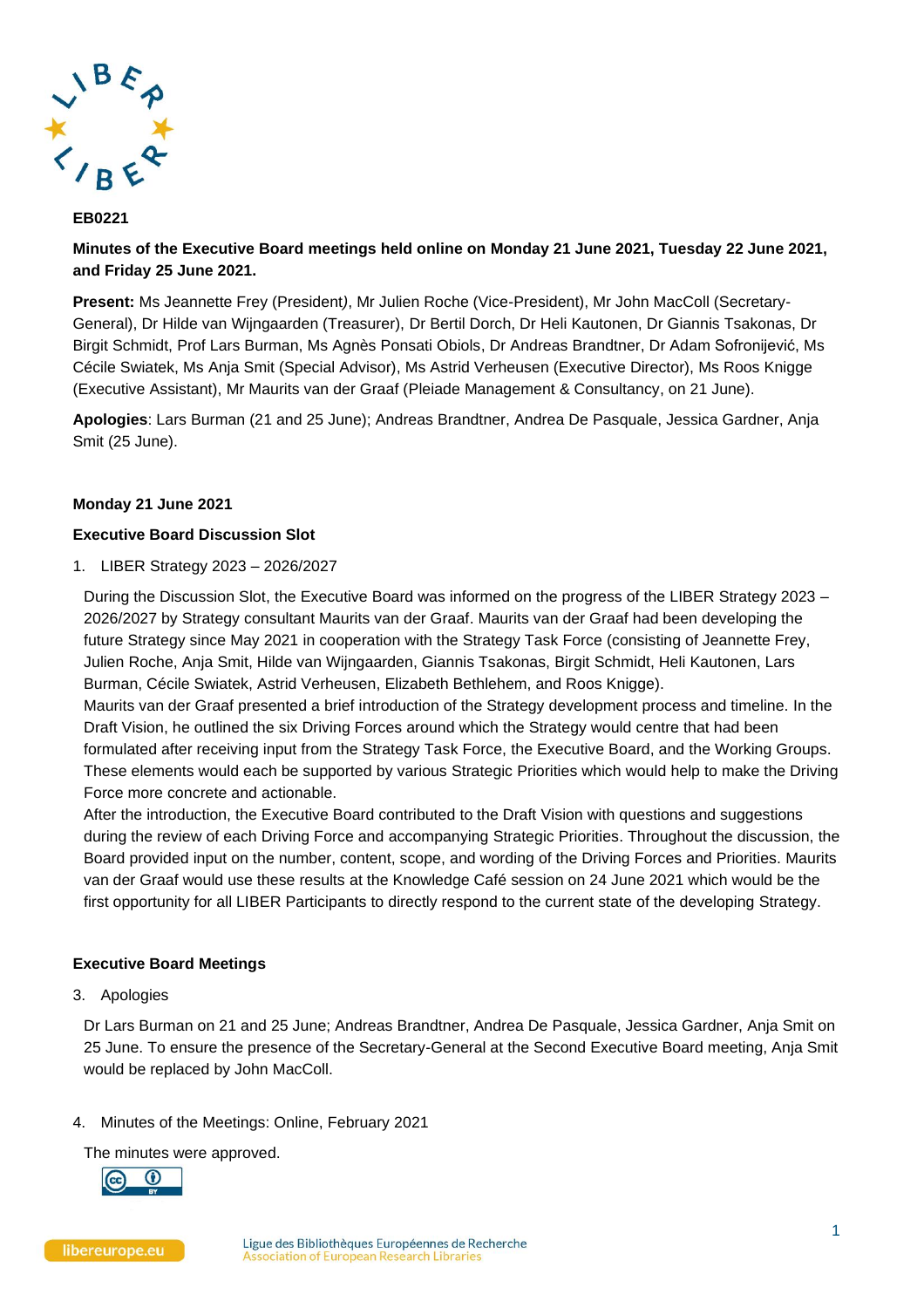

5. Matters arising

No matters arising.

## 6. Report of the Finance Committee

The Report of the Finance Committee was presented by Hilde van Wijngaarden, Treasurer and Chair of the Finance Committee. After Bertil Dorch would leave the Executive Board at the 2021 Meeting of Participants, the Finance Committee would have a vacant seat to be filled by any Executive Board member.

6.1 Annual Accounts 2020

After the Executive Board had approved the provisional 2020 Annual Account at the February 2021 Executive Board meetings, the formal version had been finalised and could be signed. This was approved by the Executive Board.

# 6.2 2021 Profit & Loss to April

As had been explained at the February 2021 Executive Board meetings, LIBER had suffered a financial loss because of the consequences of the COVID-19 pandemic in 2020. This could happen again in 2021 due to the involvement of the LIBER Office in European projects that had experienced, and would likely continue to experience, delays. Postponement of project work would mean that fewer hours could be written and therefore 'other direct costs' could not be spent, causing overhead costs to rise. However, sponsorship income was higher than expected. The Profit & Loss to April 2021 was approved.

The 2020 loss, the projected loss of income for 2021, and sponsorship income would be explained to LIBER Participants at the 2021 Meeting of Participants.

6.3 LIBER Participants Overview

The LIBER Participants Overview showed that the overall numbers of Participants had remained on a level comparable to previous years. The majority of leaving Participants had indicated that they had done so because of budgetary reasons. This trend might continue as libraries could be expected to struggle with the financial consequences of the COVID-19 pandemic in the following years. Hilde van Wijngaarden pointed out that LIBER had lost visibility in comparison to the pre-pandemic situation. When circumstances would change, libraries could be reminded of the benefits of LIBER membership. Andreas Brandtner asked about LIBER's market penetration, as he noticed the absence of certain important German libraries amongst the Participants. Jeannette Frey replied that this issue had been investigated before, and that this could be looked into again.

6.4 Outstanding Payments

The list of LIBER Participants who had not paid their 2020 and 2021 membership fees was presented. It was decided that Julien Roche and Adam Sofronijević would contact the French and Serbian Participants, respectively, about their outstanding payments.

6.5 Finance Committee Recommendations

The following list of Recommendations was presented to and approved by the Executive Board:

- Approval of the Profit & Loss Report to April 2021;
- Approval of the 2020 Annual Account;
- Explanation of the matter of the balance between LIBER Foundation and European project activities;
- Explanation of the upcoming Finance Committee vacancy:
- Explanation of the financial loss for the Meeting of Participants;
- Explanation of the Outstanding Payments to be referred to the Executive Board;
- Explanation of the Executive Board liability insurance policy *(discussed under agenda item 5.1)*;
- Explanation of the changed VAT status *(discussed under agenda item 5.1).*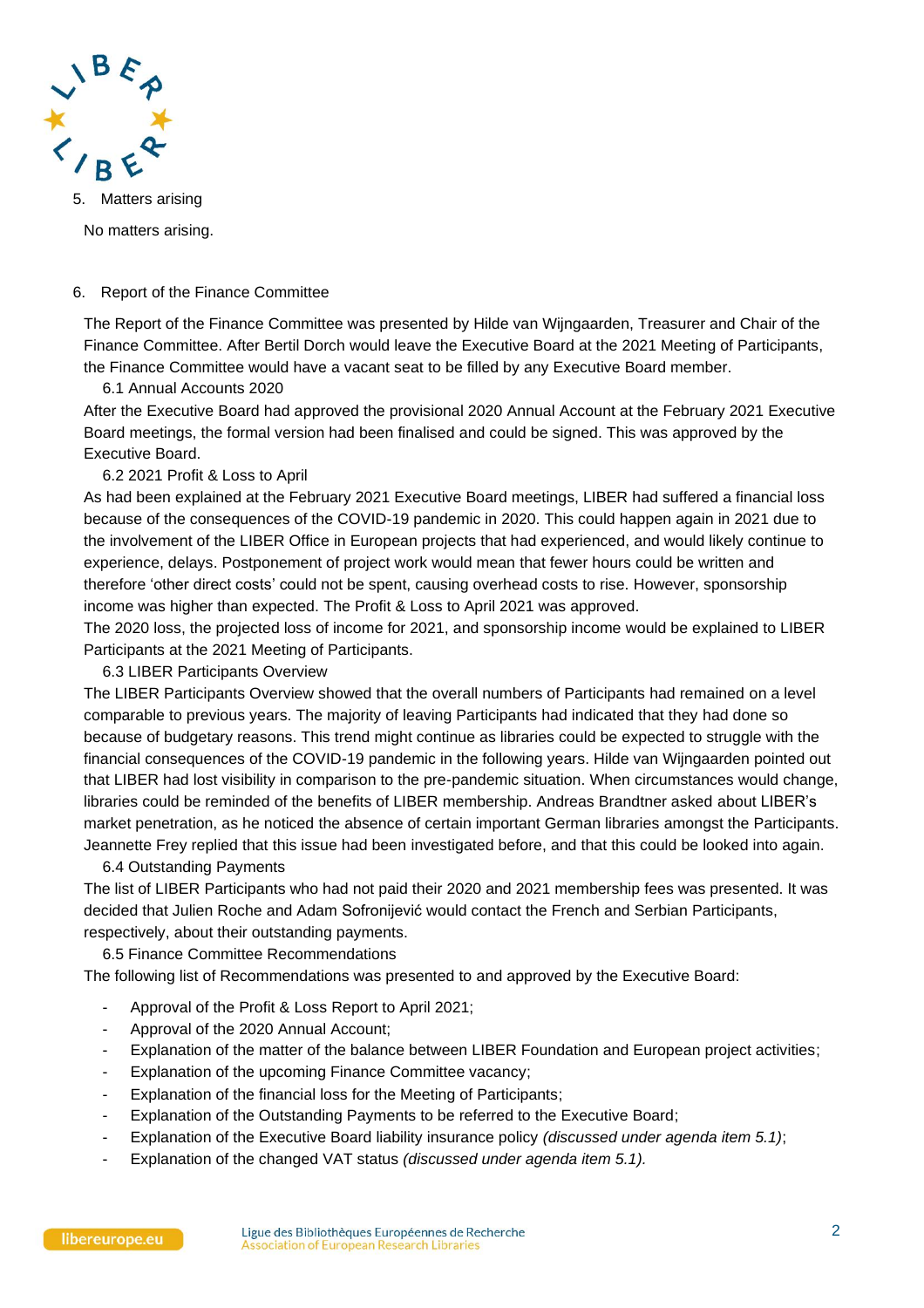

## 7. Meeting of Participants 2021

## 7.1.1 Executive Board Nominations

John MacColl presented the overview of nominated candidates for the Executive Board. This list consisted of Jessica Gardner and Charlotte Wien, one of whom would fill the vacancy left by Bertil Dorch. LIBER Participants would elect one of these candidates during the 2021 Meeting of Participants online voting. The candidates for the other vacant seats, Andrea De Pasquale and Anja Smit, had been proposed by Executive Board Appointment. LIBER Participants would be asked to approve the appointments during the Meeting of Participants online voting. The results of the online voting would be presented during the Meeting of Participants on 24 June 2021.

7.1.2 Reappointments Executive Board / Executive Board current membership profile As part of the online Meeting of Participants ballot, LIBER Participants would be asked to approve the reappointment of the following Executive Board members: Andreas Brandtner, Heli Kautonen, Birgit Schmidt, and Hilde van Wijngaarden. They had each completed a two-year term and would continue to serve on the Board for two more years if approved.

# 7.2 Honorary Membership Appointments

A list of proposed Honorary Membership appointments was presented. LIBER Participants would be asked to approve the following Honorary Members: Prof Dr Melvyn Collier, Prof Dr Raf DeKeyser, John MacColl (retroactive to 1 August 2020), Trudy Turner (1 March 2021), and Benjamin White (1 January 2021). The status of Honorary Member would reward the proposed appointees for their extensive contributions and commitment to LIBER. It would also ensure that individuals presently not tied to Participant institutions could continue their volunteer activities without breaching LIBER governance rules.

7.3 Rules and Regulations

John MacColl presented the previously distributed and agreed upon updates to the LIBER Rules and Regulations which were to be approved by LIBER Participants during the Meeting of Participants.

### *STRATEGIC DIRECTIONS*

# 8. EU Activities

### 8.1 International Projects Report

Astrid Verheusen presented the International Projects Report. Six highly relevant projects were ongoing but had been delayed because of the COVID-19 pandemic, causing LIBER to expect a financial loss over 2021. This deficit would have to be covered by the LIBER Foundation's financial reserves instead of the projects' budgets. Jeannette Frey stated that, when informing the Meeting of Participants about this, it should be emphasised that this solution would only be to remedy the current financial situation and not become a standard approach in the coming years.

Astrid Verheusen informed the Executive Board of LIBER's involvement in various project proposals. The Board discussed the possibility of declining to participate in future proposals or projects, or to have a look at how the staffing of projects could be arranged differently, if the ongoing projects would keep experiencing delays, regardless of the relevancy of the proposals or projects. As this could potentially lead to a loss of momentum and reputation for LIBER, it was decided that Astrid Verheusen, Anja Smit and Hilde van Wijngaarden would investigate this option.

8.1.1 Working Group participation in International Projects

The Board discussed the involvement of Working Groups in LIBER's international projects. Heli Kautonen and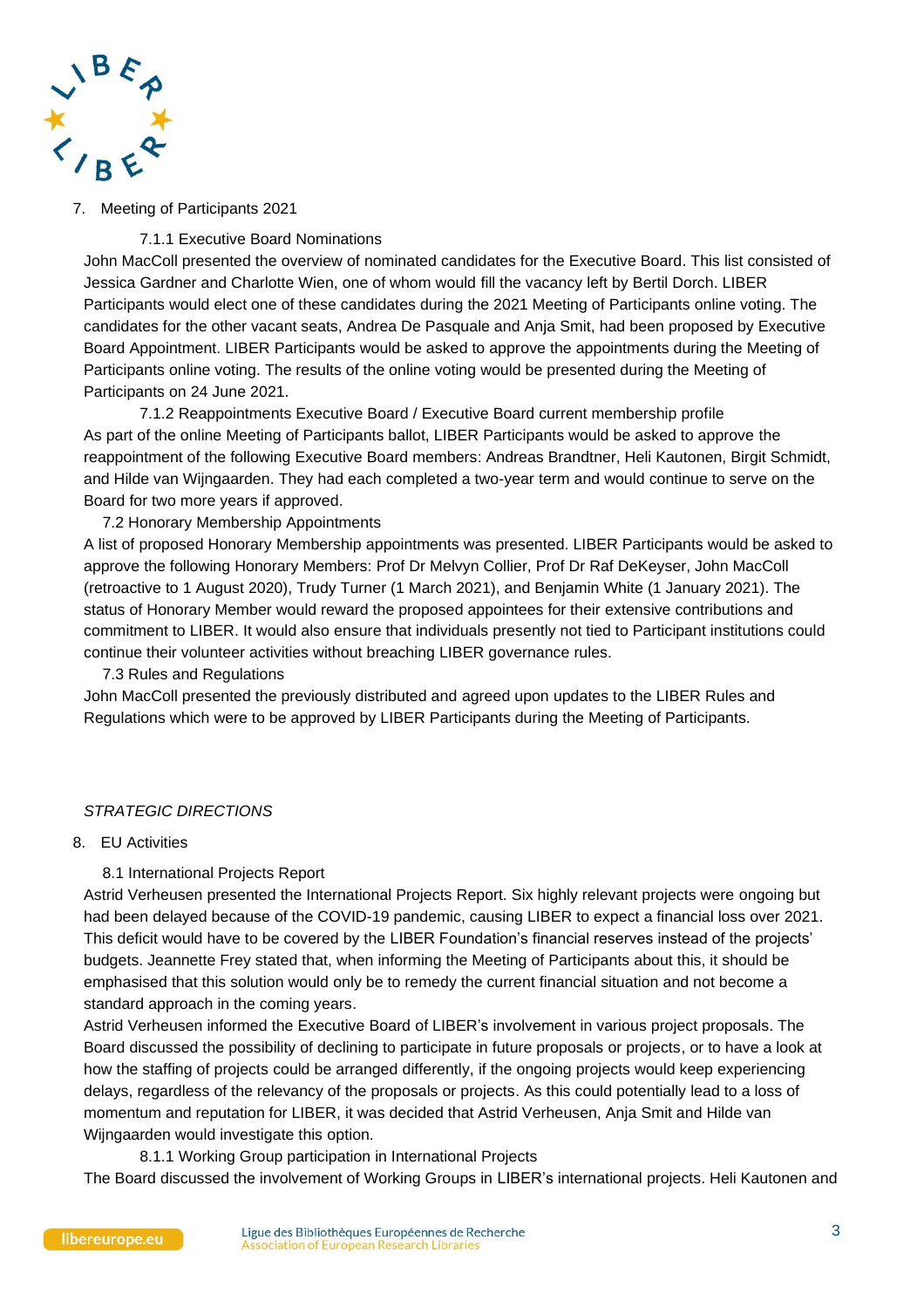

Giannis Tsakonas stated that LIBER should more actively engage and connect the Working Groups to ongoing or future projects. Giannis Tsakonas added that it might be helpful to clarify to Working Groups what project participation would entail. Jeannette Frey mentioned that the benefits of collaborating on international projects should be emphasised. She added that contacting Working Groups directly would also mean that different levels of library staff, in addition to directors, would become aware of the possibility of participating in projects. Birgit Schmidt stated that communication between the LIBER Office and Working Groups on this subject had been lacking, and that it would be beneficial to start involving the Working Groups on a structural level. She also mentioned that involvement in international projects could help libraries move into areas they would be interested, but unexperienced in.

Hilde van Wijngaarden asked about the Projects Database, suggesting that it could be useful to evaluate and rephrase certain Projects Database Survey questions. Astrid Verheusen replied that, although the Database was being used to involve LIBER Participants in international projects, further development would be necessary.

# 8.2 SCOSS Report

Giannis Tsakonas presented the SCOSS Report. He stated that, although the SCOSS community had been affected by the COVID-19 pandemic, an increasing number of libraries had started to budget for sustaining Open Science Infrastructures in addition to provide funding for digital academic resources and subscriptions. SCOSS had started to develop their new strategy which would be finished later in 2021. To explain the necessity of sustaining Open Science Infrastructures, three videos had been released. Additionally, LIBER and SCOSS had jointly organised a very successful webinar on the role of libraries in keeping Open Science Infrastructures free and independent.

8.3 SPARC Europe

Agnès Ponsati Obiols gave an oral report on SPARC Europe's activities. There had been one meeting where the SPARC Europe Board of Directors had mainly discussed internal issues. In 2021, the organisation would aim to gain new members from certain European countries. Furthermore, the Annual Report had been presented.

### 8.4 EOSC Membership

Since the February Executive Board meetings, LIBER had become a member of the EOSC association. Astrid Verheusen stated that EOSC had set up their internal organisational structure, establishing Task Forces that members could partake in. On behalf of LIBER, Astrid Verheusen had joined the Research Engagement Task Force which would begin their work in the near future.

#### 8.5 Europeana Board

Astrid Verheusen had had two meetings with Europeana's General Director Harry Verwayen but the issue of LIBER's unclear role in Europeana's governance structure had not been resolved yet.

### 9. Steering Committees (including Working Groups)

#### 9.1.1 Digital Skills & Services: SC Report

Bertil Dorch presented the Digital Skills & Services Steering Committee Report. He stated that the Leadership Programmes Working Group had organised, postponed, and proposed various events. The Emerging Leaders Programme seminar had taken place virtually, and the Working Group would organise a digital workshop as part of the LIBER 2021 Annual Conference. The upcoming Journées for Library Directors would take place in Budapest in 2022 and in Berlin in 2024.

The Working Group had discussed getting involved in the organisation of the Strategic Event in 2023, spearheaded by Julien Roche. They would need support and had requested to be kept informed about the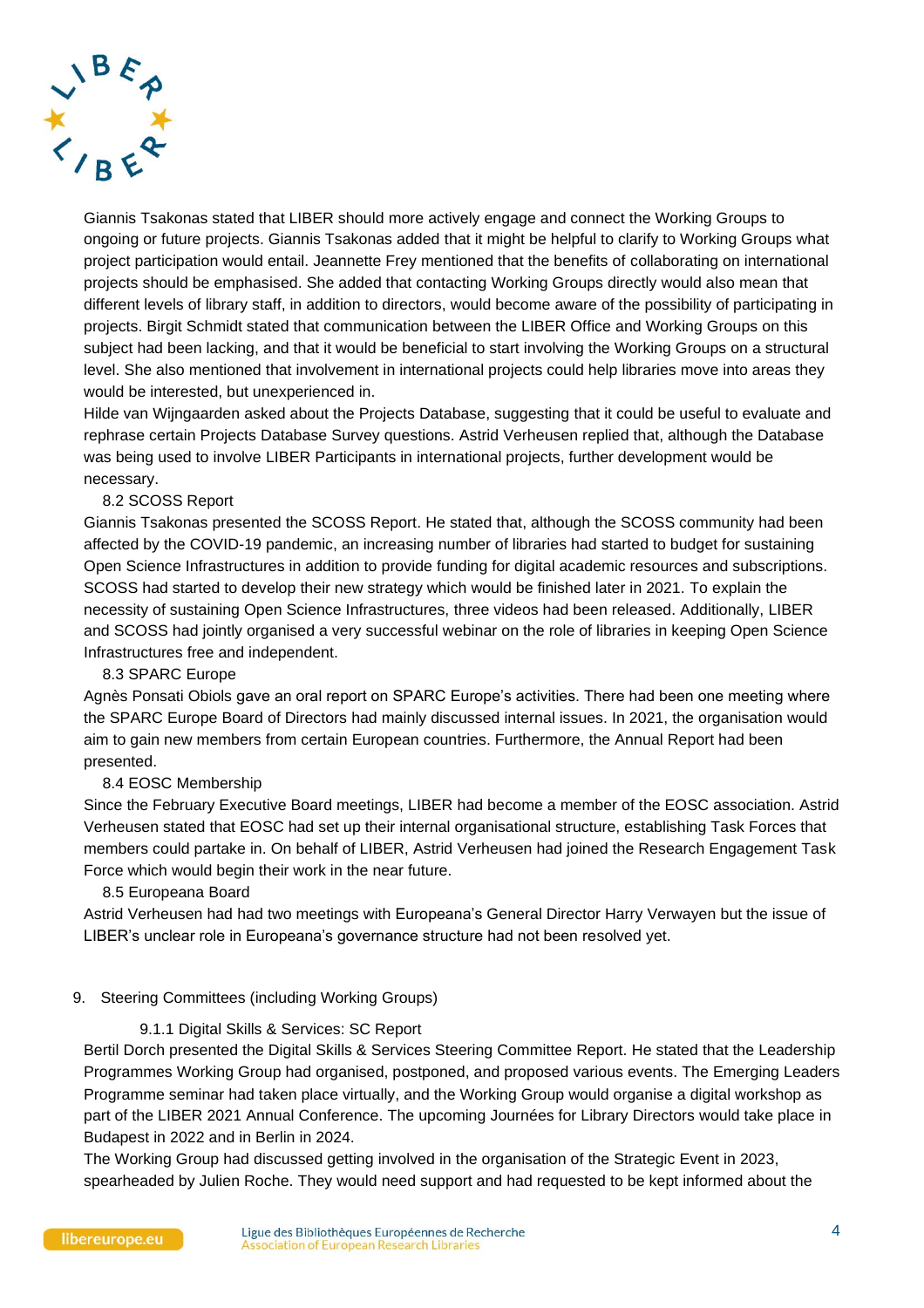

development of this event ahead of time. Bertil Dorch mentioned that the Digital Humanities & Digital Cultural Heritage Working Group would be discussed as a separate agenda item.

9.1.2 Report on Anti-Discrimination group from Digital Humanities & Digital Cultural Heritage Working **Group** 

Jeannette Frey gave an oral report on the meeting with delegates from the Executive Board and the Digital Humanities & Digital Cultural Heritage Working Group. This informal meeting had been organised after the topic of discrimination had been discussed at the October 2020 and February 2021 Executive Board meetings. Jeannette Frey stated that this meeting had gone very well and had been productive as it had given the Anti-Discrimination group the opportunity to state their intentions. At the meeting, they had explained that they would like to stimulate libraries to become more inclusive by providing an open environment for young professionals from different cultural backgrounds.

9.1.3 Future of Digital Humanities & Digital Cultural Heritage Working Group Heli Kautonen presented the paper on the future of the Digital Humanities & Digital Cultural Heritage Working Group. Although the Working Group had originally planned to end their activities in mid-2021, both the members and the Executive Board had expressed their desire to continue the group. Heli Kautonen reported that one of the co-Chairs, Lotte Wilms, had been replaced by Caleb Derven. The group would like to rebrand by recruiting new members and by possibly resuming under a different name. The Executive Board agreed with the group's plan and concluded that the members could pick their Working Group's new name. Heli Kautonen presented the future actions outlined by the Working Group. These included organising town hall meetings to engage the Digital Cultural Heritage community and involvement in the LIBER Mid-Term Event. She added that these plans would only cover the period of 2021 and 2022, coinciding with the end of the current LIBER Strategy. The Executive Board approved the Working Group's plans.

#### 9.1.4 New Training Programme

Bertil Dorch provided an update on the development of the new Training Programme. He stated that this programme would be designed to target library middle management and would provide activities such as training events and workshop series.

In May 2021, LIBER and OCLC had jointly organised a very successful workshop series which would serve as a pilot for the new programme. Although the pilot workshops had been free of charge, approximately half of the attendees had indicated that they would be willing to pay for similar events. This would be incorporated into the training programme. Hilde van Wijngaarden agreed with this by stating that offering a high-quality service would justify expecting financial contributions from participants. Bertil Dorch suggested that additional funding could potentially come from other sources.

Jeannette Frey stated that the Strategy Task Force would start to integrate the progressing training programme into the development of the new Strategy. Birgit Schmidt asked about the link between the programme and Working Groups, stating that it would be beneficial to employ LIBER's network's expertise instead of exclusively using external trainers. Heli Kautonen mentioned that the programme's current title, 'Enabling World Class Research', might be confusing as it did not seem to match with its goal of advancing Open Science. Jeannette Frey replied that this could be a working title. The potential mismatch between the title and content would depend on how research would be assessed in the future, as 'Open Science' and future 'world class research' would not necessarily be contradictory concepts. She added that this question should be included in subsequent versions of the training programme draft.

As Bertil Dorch would leave the Executive Board after June 2021, he stated that his proposed successor as Steering Committee Chair, Heli Kautonen, would continue working on the training programme.

9.2 Innovative Scholarly Communication: SC Report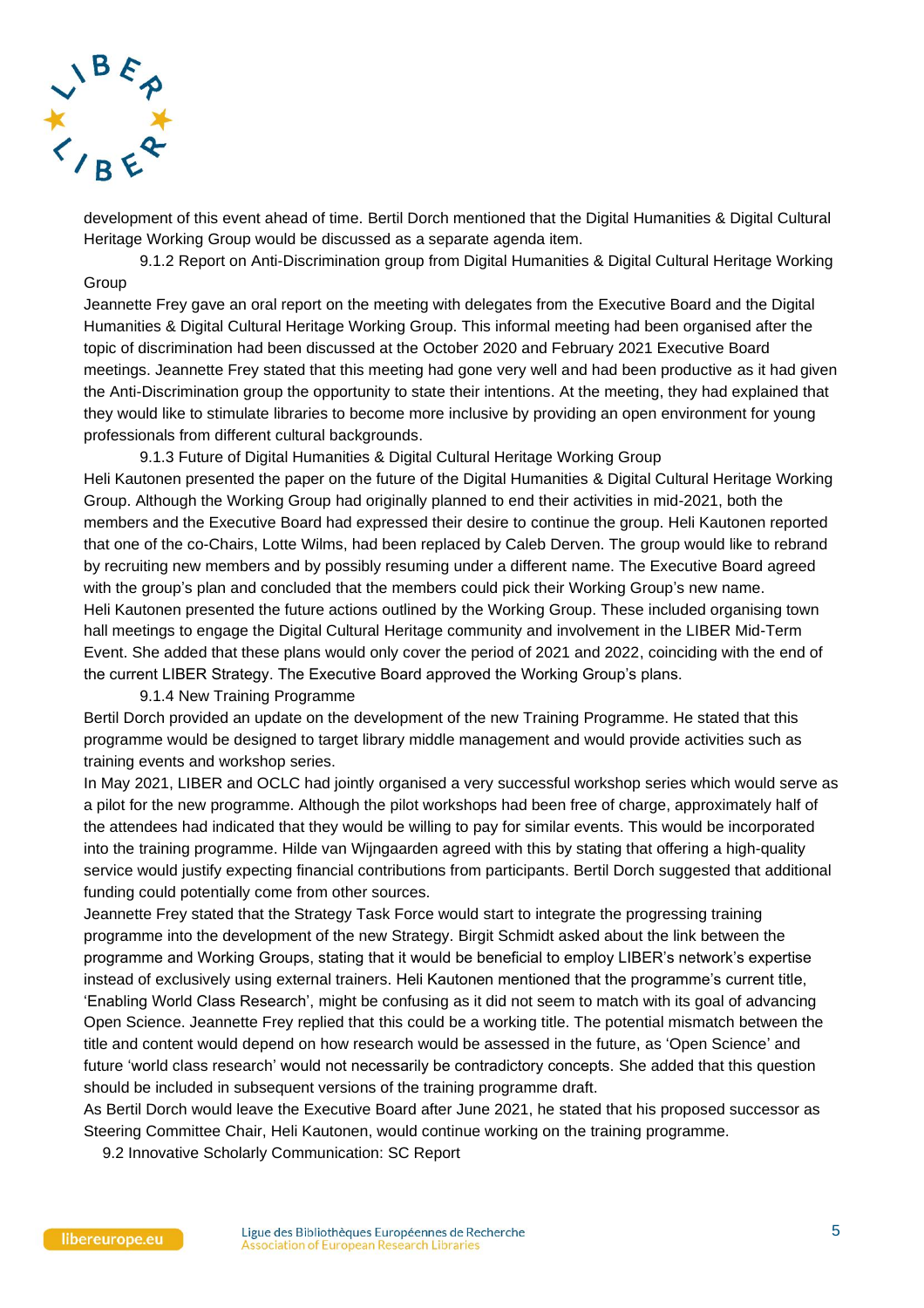Giannis Tsakonas presented the Innovative Scholarly Communication Steering Committee Report. He stated that overall, the COVID-19 pandemic had caused challenges for the Working Groups during this Steering Committee report's period. He expressed concerns about the lack of interest in the Innovative Peer Review Working Group. This worry was shared by Jeannette Frey.

Giannis Tsakonas reported that despite the underperforming Innovative Peer Review Working Group, there had been many successful efforts in other Working Groups. In various countries, discussions about introducing the Zero Embargo campaign's model law into national legislation had taken place. The Open Science Skills visualisation, created by the now inactive Digital Skills Library Staff & Researchers Working Group, had been translated into Greek. Additionally, the copyright of the graphic had also been transferred to LIBER. The Citizen Science Working Group had used part of the Steering Committee's budget for the design of their 'Citizen Science for Research Libraries' guidelines which would be published in the second half of 2021.

#### 9.2.1 AI and Scholarly Communication

Giannis Tsakonas presented his memo on AI and scholarly communication, explaining that Artificial Intelligence (AI) and Machine Learning (ML) would offer challenges and opportunities for scholarly communication. Certain ML uses had already been implemented in research libraries. In the paper, some concerns were outlined. Giannis Tsakonas stated the new LIBER Strategy should pay attention to the opportunities and risks of AI services. He suggested that this memo should be followed up by examining AI from more perspectives, such as those from other Working Groups or topics from the current Strategy. Jeannette Frey asked about Giannis Tsakonas's vision of approaching the topic of AI when considering the implementation of the next Strategy. Giannis Tsakonas replied that this would be too expansive for one dedicated Working Group. Instead, Working Groups could approach the topic from their own areas of interest. For instance, the Leadership Programmes Working Group could discuss AI services for library management. He concluded by stating that this memo could be shared with other Working Groups.

9.3 Research Infrastructure: SC Report

Birgit Schmidt presented the Research Infrastructure Steering Committee Report. She stated that members had not been able to spend as much time as in previous periods on Working Group activities. The Linked Open Data Working Group had recently ended. The Research Data Management Working Group had been in need of more support so they would elect a co-Chair in the coming months. The FIM4L Working Group had been working steadily on their own, and had promoted and discussed their work with organisations such as libraries and publishers. The Architecture Group had continued their work without needing support from the Steering Committee. The Data Science in Libraries Working Group had picked two co-Chairs and had formulated focus areas for their future activities, but the group had not yet created a work plan.

9.4 Digital Skills & Services: New Chair

Heli Kautonen was proposed as the new Chair of the Digital Skills & Services Steering Committee. This was approved by the Executive Board.

#### 10. LIBER Partnerships

#### 10.1 LIBER Partnerships & Memberships

John MacColl presented the overview of LIBER's partnerships and memberships, which he suggested should become a standing agenda item. He reported that a meeting with CERL had taken place and several joint activities had been proposed, and that discussions with LERU and UNICA were ongoing. Astrid Verheusen mentioned that the partnerships with RDA, IFLA, EOSC, and others should be evaluated in the future. Julien Roche updated the Executive Board on the future collaboration with DFFU who had expressed interest in potentially entering a partnership similar to LIBER's collaboration with ADBU. He stated that a response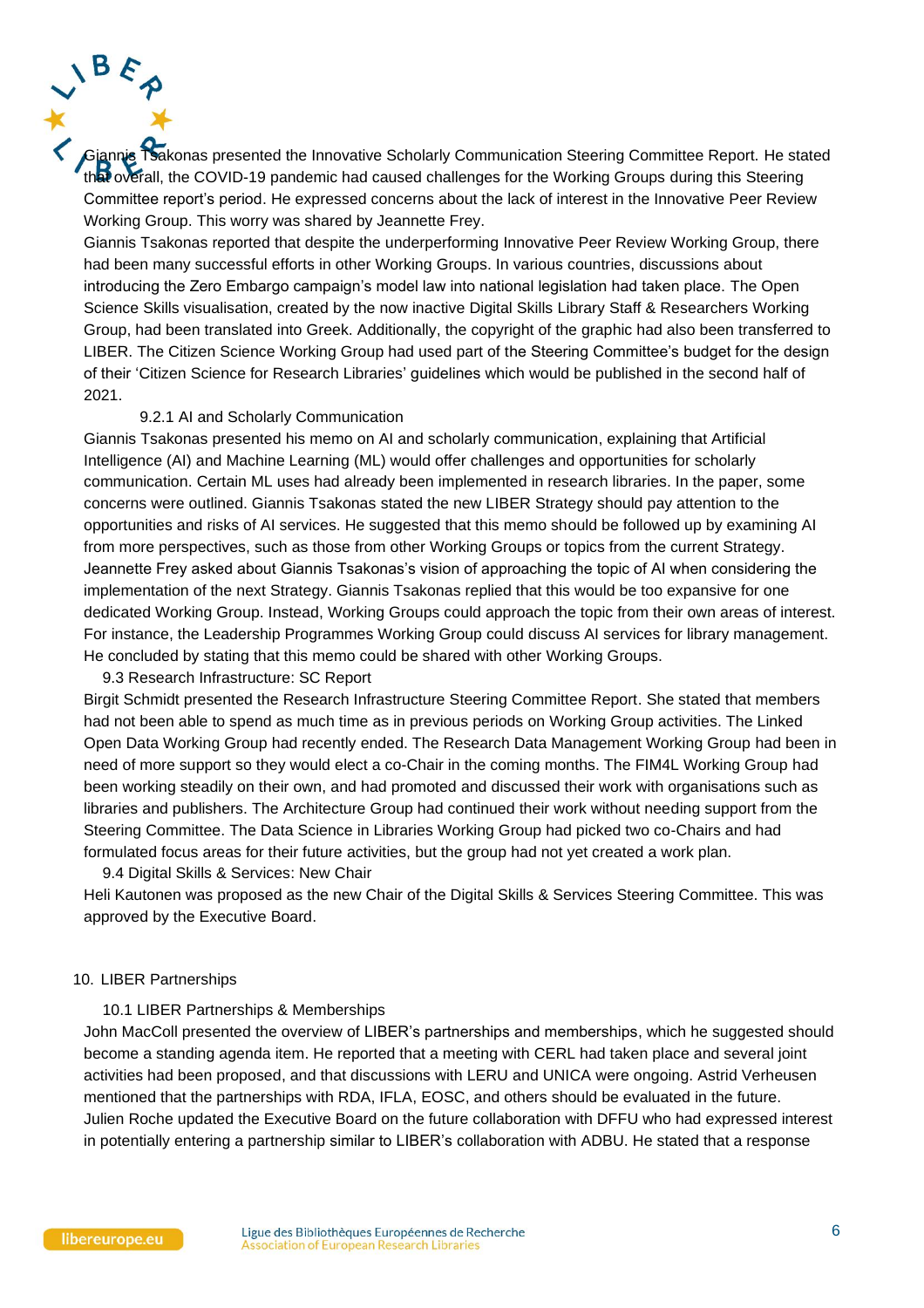$\overline{\mathbf{U}}$  would be expected after the summer so more information would be shared at the October Executive Board meetings. Hilde van Wijngaarden expressed concerns about the workload of the LIBER Office if the number of these joint studies with national research library associations would increase. Julien Roche replied that the two pilots would be evaluated to determine the future course of action. Birgit Schmidt pointed out that Working Groups could also be involved to help these collaborations succeed. The partnerships with ADBU and COAR would be discussed as separate agenda items.

#### 10.2 ADBU

After the Memorandum of Understanding with ADBU had been signed, the joint pilot study had been launched by the formation of an Advisory Committee and the publication of the Call for Proposals. No proposals had been received so more time would be used to rewrite the Call and it would be republished in the autumn of 2021.

### 10.3 Possible partnership between LIBER and OPERAS

Cécile Swiatek presented the paper on the possible partnership with OPERAS. She explained the different levels of OPERAS's governing structure and stated that in her view, LIBER should join the network as a supporting member for an annual fee of €10.000. Considering LIBER's current financial situation, the Executive Board decided that this decision should be postponed until a later Executive Board meeting.

10.4 Draft COAR-LIBER Partnership Agreement After the termination of the Memorandum of Understanding with COAR, an agreement outlining the collaboration between LIBER and COAR was drafted. This document was approved by the Executive Board and Jeannette Frey and Astrid Verheusen would take care of signing the agreement.

### *INTERNAL BUSINESS PROCESSES*

#### 11. LIBER Quarterly

John MacColl presented the LIBER Quarterly papers written by Managing Editor Trudy Turner.

11.1 LIBER Quarterly Report

The report showed that new members had joined the Editorial Board and Trudy Turner had become the LIBER Quarterly's Managing Editor. Mel Collier had indicated his preference to step down as Chairman of the Board. Under the new editorial team, LIBER Quarterly's scope and focus had broadened over the past period and these transitions would continue in the future. The metrics and social media performance in 2020 were lower than desired. Jeannette Frey suggested that LIBER Quarterly and the LIBER Office could collaborate more closely to integrate the journal's work into LIBER's activities.

11.2 LIBER Quarterly Statistics

The document on LIBER Quarterly statistics outlined the number of published papers and submissions. It also contained data on visits to, and downloads from the LIBER Quarterly website.

#### 12. Executive Director's Report

Astrid Verheusen presented the Executive Director's Report which covered topics not discussed elsewhere by the Executive Board. She stated that the LIBER Office would be able to partially work from the offices at the KB from July 2021 on.

Furthermore, she reported that LIBER had successfully organised two workshop series, with SKS about the EOSC and research libraries, and with the BnF and AI4LAM about Artificial Intelligence. The Executive Director's Report also mentioned the workshop series organised with OCLC, which the Executive Board had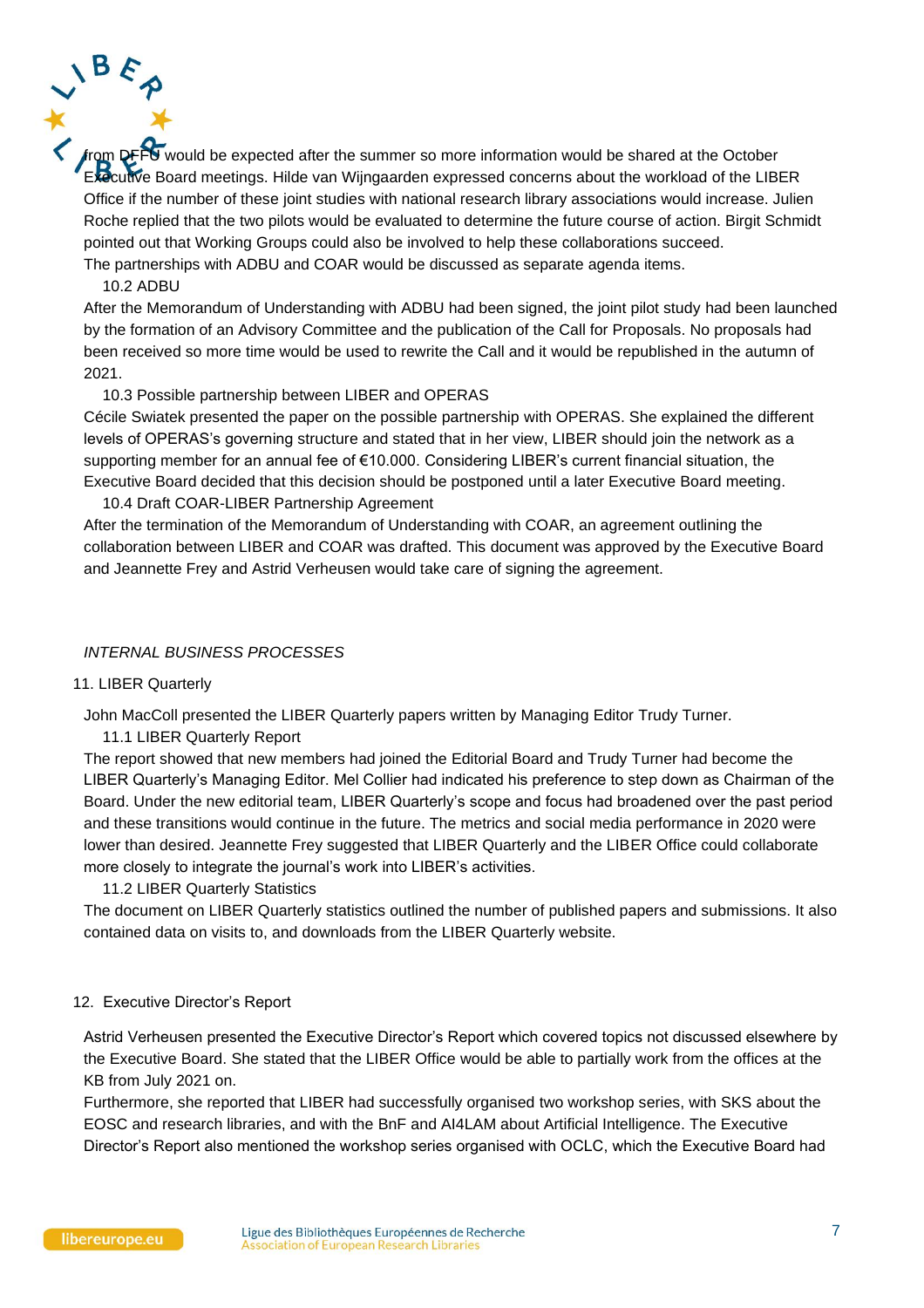previously. Birgit Schmidt asked about the report on the EOSC workshops which had been published months after the series had finished. The number of downloads of this report had been low. Astrid Verheusen responded that the approval of this report had been delayed by the EOSC Secretariat and would be promoted more extensively after June 2021. Giannis Tsakonas stated that this appeared to contrast the highly successful OCLC series. Jeannette Frey added that the collaboration with OCLC had been very efficient and positive.

Astrid Verheusen mentioned that she had attempted to follow up with UNESCO about their Recommendation on Open Science, that LIBER, IFLA, EBLIDA, and SPARC Europe had continued to work on their Copyright reform project, and that LIBER's collaboration with IARLA had also progressed. LIBER had become a member of EARE, in addition to joining the EOSC Association.

Work on the services that had been announced in 2020 had progressed. The Leadership Programme and Strategic Event had been delayed. Other new services, such as the Projects Database and the cooperation with ADBU had been discussed previously, and the Mid-Term Event would be discussed in detail under agenda item 15.2.

#### 13. LIBER Communications

#### 13.1 Communications Report

Astrid Verheusen presented the Communications Report. LIBER's various newsletters had been merged into the 'LIBER Insider' which would be distributed to the LIBER community monthly. Additionally, LIBER Participants would continue to receive the LIBER Quarterly Mailings. Work on the LIBER website, which had been launched at the end of 2020, would continue as various problems had occurred. LIBER's social media activities had been performing very well.

### 14. LIBER Annual Conferences

#### 14.1 LIBER 2021 Online Report

As Chair of the Conference Programme Committee, Julien Roche presented the report on LIBER 2021 Online. He told the Executive Board that the number of Keynote speakers had been reduced from three to two, and that the rest of the Conference schedule had been filled with varied content. The Annual Conference had had much success in securing sponsors, and there had been several sponsor Strategy Updates. Jeannette Frey asked whether OCLC had sponsored LIBER 2021 Online to which Julien Roche responded that OCLC had not been a LIBER Sponsor but instead had contributed to the 'LIBER Award for Library Innovation'. The Conference had been attended by many, and the audience had had an approximately equal division of LIBER Participants and non-members. The LIBER 2021 Online budget had covered all expenses.

#### 14.2 LIBER 2022 MoU

Julien Roche stated that the Memorandum of Understanding with the host of the 2022 Annual Conference, the University Library of Southern Denmark (SDU) in Odense, had been signed. Planning for the Conference had commenced with both organising parties aiming for a physical event to take place at the SDU campus. The Executive Board then discussed visiting the 2022 and 2023 Conference premises during the October 2021 and February 2022 Board meetings. It was suggested that the October meetings would be planned to be held in person with the option for members to attend the meetings virtually, or to convert all meetings to digital sessions depending on the circumstances. Astrid Verheusen and Jeannette Frey would discuss these possibilities further after the June Executive Board meetings.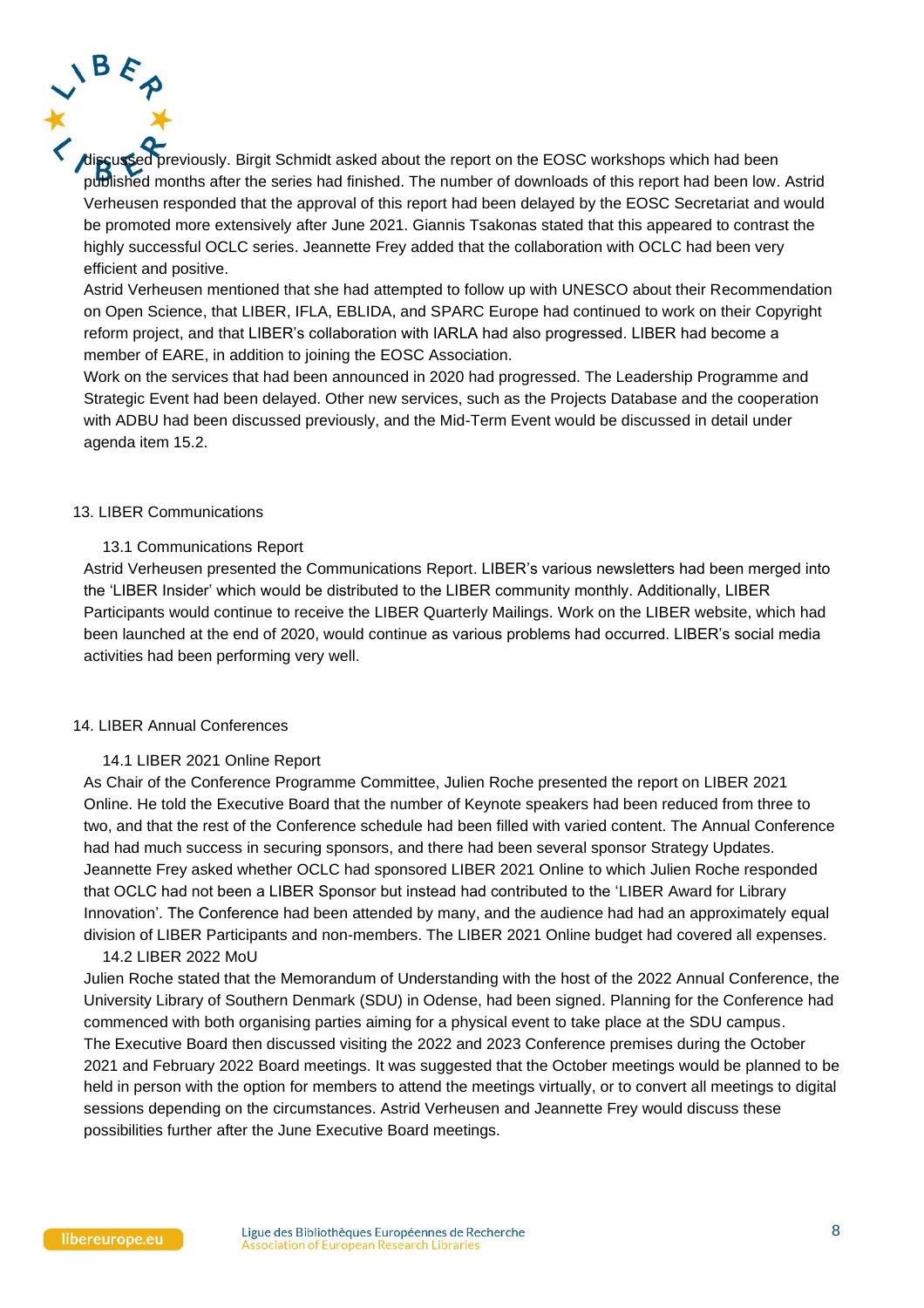

### 15.1 Future Annual Conferences

John MacColl presented the list of confirmed Annual Conference locations. In 2022 the Conference would be hosted in Odense, Denmark; in 2023 in Budapest, Hungary; in 2024 in Limassol, Cyprus; and in 2025 in Lausanne, Switzerland. The venue for 2026's Conference had not been confirmed, but interest in hosting the event had been shown by the European University Institute Library in Fiesole, Italy.

### 15.2 Mid-Term Event

The first Mid-Term Event would potentially take place in person at the VU Library in Amsterdam on 9 and 10 December 2021. There had been no other interested parties to host subsequent Mid-Term Events, but Executive Board members expressed their confidence that this would change after the successful completion of the first Mid-Term Event.

For the 2021 Event, Hilde van Wijngaarden stated that some rooms had been reserved, and said she intended to book extra spaces which could easily be cancelled, and more reservations could be made if necessary. Her team would be ready to start working on arranging the Event.

As the Event had been conceived to highlight LIBER Working Groups, the Board discussed choosing a theme that would cover all or many Working Group activity. The Working Groups would be contacted to engage them in the planning of the Event.

A Task Force consisting of Cécile Swiatek, Heli Kautonen, Hilde van Wijngaarden and several LIBER Office members was created to plan the Event. It was decided that the Task Force would have their first meeting shortly after the current Board meetings. Julien Roche, as Conference Programme Committee Chair, and Birgit Schmidt and Giannis Tsakonas, as Steering Committee Chairs, would be regularly informed of the Task Force's progress.

### 16. Committee Reports

### 16.1 Steering Committee Chairs Meeting

Jeannette Frey gave a verbal report of the Steering Committee Chairs meeting which had taken place on Tuesday 22 June. At the meeting, it had been decided that the lack of interest in, and the future of the Innovative Peer Review Working Group would be discussed at the October Executive Board meetings. Ahead of the October meetings, Astrid Verheusen and Giannis Tsakonas would investigate potentially connecting the Working Group to the ORE project. Other topics that had been mentioned at the meeting were the Mid-Term Event and the budget. Furthermore, the group had discussed becoming a Library Carpentry member which could be of interest to various Working Groups. This would cost approximately €6000 per year. Astrid Verheusen would look into this and would also investigate a possible connection to the LIBER training programme currently in development.

### 17. LIBER Executive Board Appointments

17.1 Appointments at Meeting of Participants on 24 June 2021

At the Meeting of Participants, Bertil Dorch, John MacColl, and Agnès Ponsati Obiols had been discharged from the Executive Board. Their seats had been taken by Jessica Gardner who had been elected, and Anja Smit and Andrea De Pasquale, whose appointments had been approved by the LIBER Participants. The Executive Board members who had been up for reappointment, Andreas Brandtner, Heli Kautonen, Birgit Schmidt, and Hilde van Wijngaarden, had all been approved to each serve a further term of two years.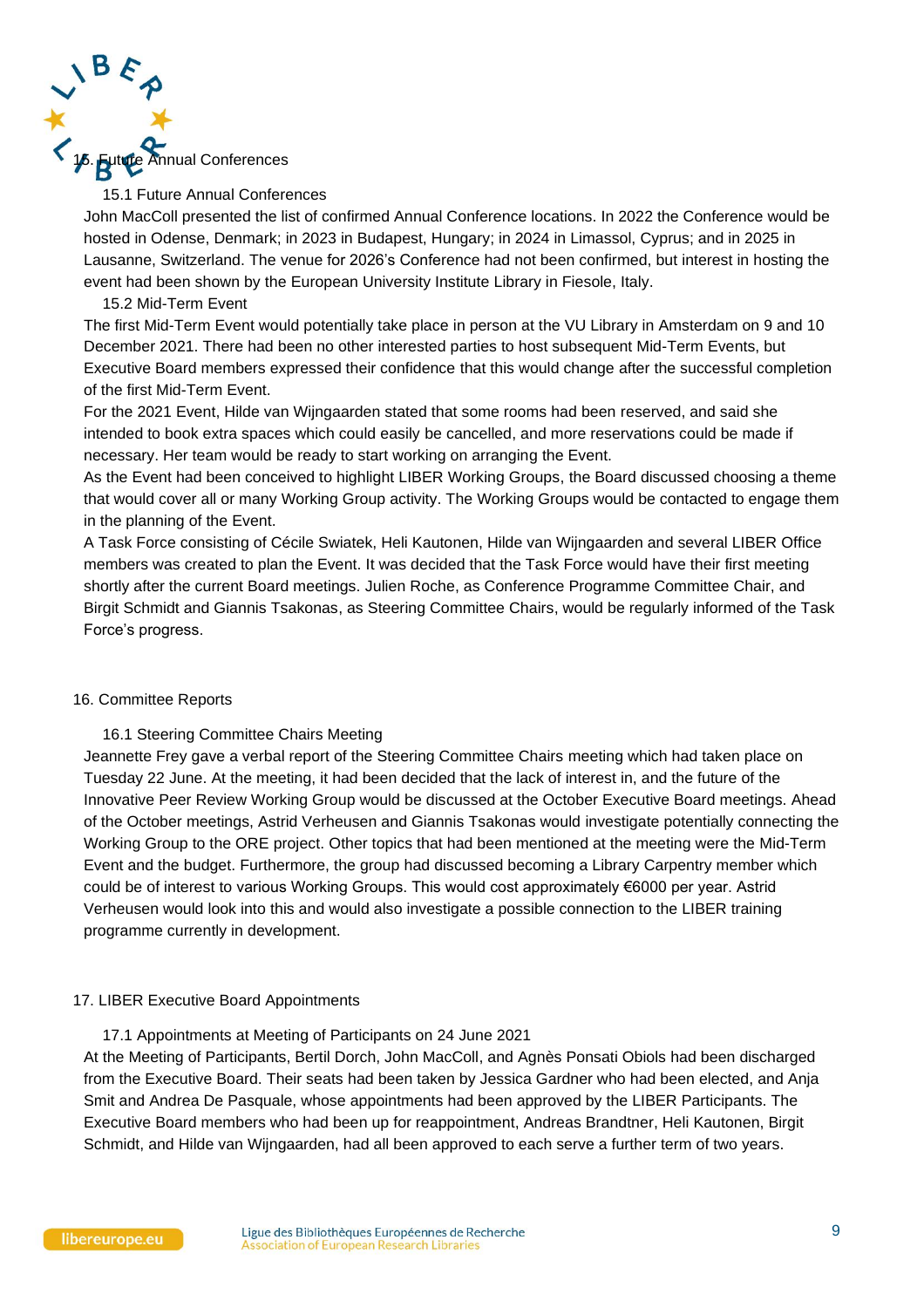

There was no other business.

# 19. Dates of future meetings

It was decided that a poll to find dates for the October and February Executive Board meetings would be circulated soon after the current meetings.

| <b>OCTOBER 2021: ONLINE</b> DEADLINE FOR AGENDA ITEMS: 1 OCTOBER 2021 |           |                  |                 |  |  |  |
|-----------------------------------------------------------------------|-----------|------------------|-----------------|--|--|--|
| <b>DEADLINE FOR SUBMISSIONS (PAPERS/REPORTS): 8 OCTOBER 2021</b>      |           |                  |                 |  |  |  |
| <b>Finance Committee</b>                                              | Wednesday | 20 October 2021  | $09:00 - 10:30$ |  |  |  |
| <b>Executive Board Discussion Slot</b>                                | Wednesday | 20 October 2021  | $10:30 - 12:30$ |  |  |  |
| <b>Executive Board First Meeting</b>                                  | Wednesday | 20 October 2021  | $13:00 - 16:00$ |  |  |  |
| <b>Appointments Committee</b>                                         | Wednesday | 20 October 2021  | $16:00 - 17:00$ |  |  |  |
| <b>Steering Committee Chairs</b>                                      | Wednesday | 20 October 2021  | $17:00 - 18:00$ |  |  |  |
| <b>Executive Board Second Meeting</b>                                 | Thursday  | 21 October 2021  | $09:00 - 12:30$ |  |  |  |
| FEBRUARY 2022: TBD                                                    |           |                  |                 |  |  |  |
| <b>DEADLINE FOR AGENDA ITEMS: 24 JANUARY 2022</b>                     |           |                  |                 |  |  |  |
| DEADLINE FOR SUBMISSIONS (PAPERS/REPORTS): 31 JANUARY 2022            |           |                  |                 |  |  |  |
| <b>Finance Committee</b>                                              | Thursday  | 10 February 2022 | $09:00 - 10:30$ |  |  |  |
| Executive Board Discussion Slot                                       | Thursday  | 10 February 2022 | $10:30 - 12:30$ |  |  |  |
| <b>Executive Board First Meeting</b>                                  | Thursday  | 10 February 2022 | $13:00 - 16:00$ |  |  |  |
| <b>Steering Committee Chairs</b>                                      | Thursday  | 10 February 2022 | $16:00 - 17:00$ |  |  |  |
| <b>Executive Board Second Meeting</b>                                 | Friday    | 11 February 2022 | $09:00 - 12:30$ |  |  |  |

### **SUMMARY OF ACTIONS**

|     | <b>Action</b>                                                                                                                           | <b>Responsible</b>                                                      |
|-----|-----------------------------------------------------------------------------------------------------------------------------------------|-------------------------------------------------------------------------|
| c/f | Action plan – LIBER Participation Trends report: Prepare a<br>proposal for Recommendation 2 (on revising the Annual<br>Conference Fund) | Hilde van Wijngaarden / Astrid<br>Verheusen                             |
| c/f | Test LIBER Sponsorship Guidelines with potential<br>sponsors/partners                                                                   | Astrid Verheusen                                                        |
| C/f | Evaluate ongoing LIBER partnerships                                                                                                     | Julien Roche / Astrid Verheusen                                         |
| C/f | Speak directly to the associations who have expressed<br>disappointment at ending of MoUs                                               | Astrid Verheusen                                                        |
| c/f | Discuss LIBER's future relationship with Europeana with Harry<br>Verwayen                                                               | Astrid Verheusen                                                        |
| c/f | LIBER Office to connect with Steering Committees and Working<br>Groups to establish connections between libraries & EOSC                | Heli Kautonen / Giannis Tsakonas /<br>Birgit Schmidt / Astrid Verheusen |
| C/f | Plan the organisation of a LIBER workshop on diversity and<br>inclusivity                                                               | Heli Kautonen / Astrid Verheusen                                        |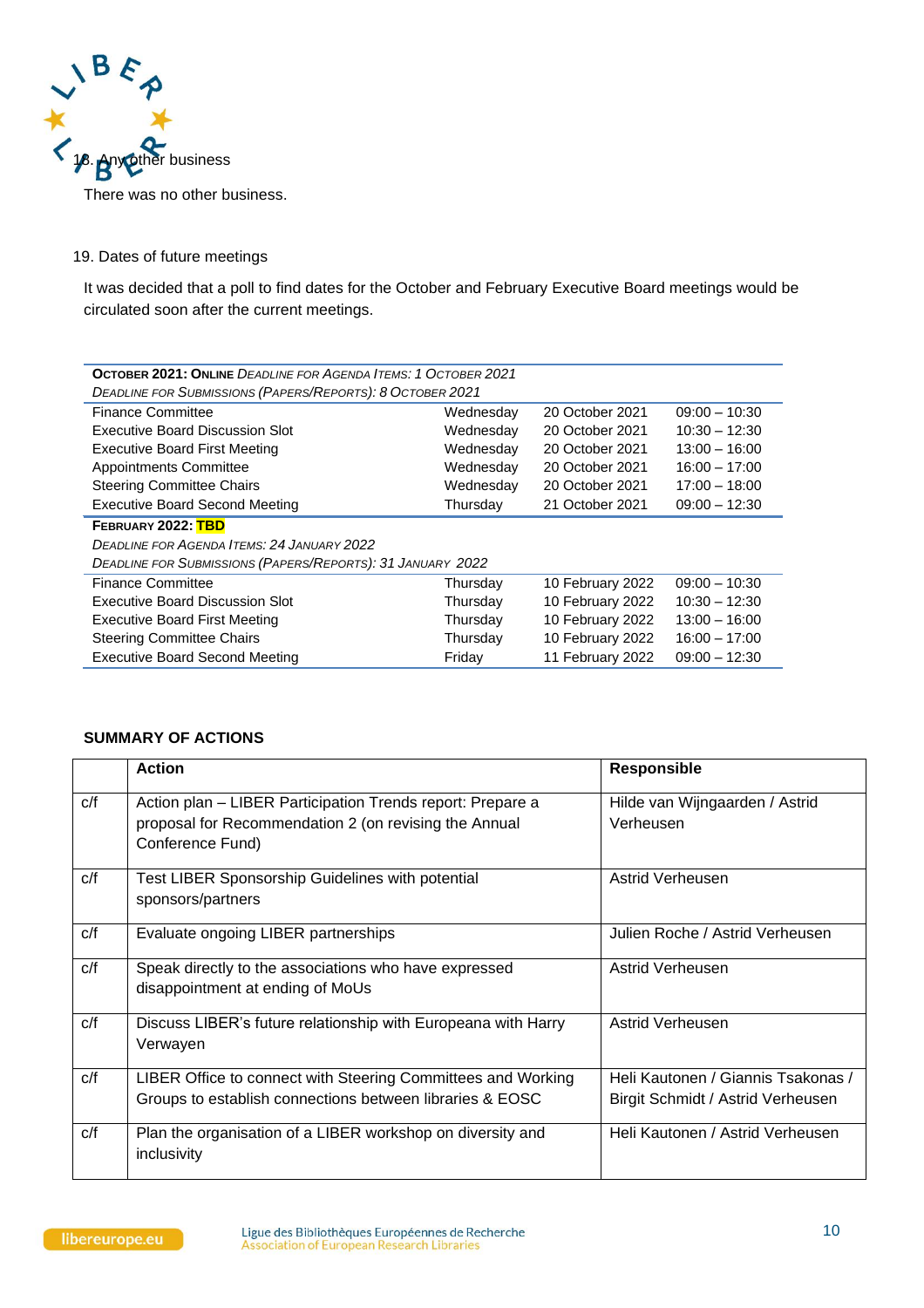| C/f   | Discuss Working Groups' roles in European projects with Vasso<br>Kalaitzi                                                                             | Heli Kautonen / Giannis Tsakonas /<br>Birgit Schmidt / Astrid Verheusen |
|-------|-------------------------------------------------------------------------------------------------------------------------------------------------------|-------------------------------------------------------------------------|
| c/D   | Suggest writing a report on the implementations of the Copyright<br>European Directive to the Copyright Working Group                                 | Giannis Tsakonas                                                        |
|       | <b>Executive Board meetings June 2021</b>                                                                                                             |                                                                         |
| 6.    | Consider joining the Finance Committee                                                                                                                | All Executive Board members                                             |
| 6.4   | Contact LIBER Participants about outstanding invoices                                                                                                 | Julien Roche / Adam Sofronijević                                        |
| 8.1   | Look into limiting the participation of the LIBER Office in future<br>European projects and alternatives for staffing of the projects                 | Anja Smit / Hilde van Wijngaarden /<br>Astrid Verheusen                 |
| 8.1.1 | Explain the possibilities of participating in European projects to<br><b>Working Groups</b>                                                           | Heli Kautonen / Giannis Tsakonas /<br>Birgit Schmidt / Astrid Verheusen |
| 8.1.1 | Explore ways to structurally involve Working Groups in European<br>projects                                                                           | Heli Kautonen / Giannis Tsakonas /<br>Birgit Schmidt / Astrid Verheusen |
| 8.1.1 | Continue the development of the Projects Database                                                                                                     | Astrid Verheusen                                                        |
| 8.3   | Consider LIBER's presence on the SPARC Europe Board of<br>Directors after Agnès Ponsati Obiols's resignation from the LIBER<br><b>Executive Board</b> | Jeannette Frey / Astrid Verheusen                                       |
| 9.1.1 | Inform the Leadership Programmes Working Group of any<br><b>Strategic Event updates</b>                                                               | Julien Roche / Astrid Verheusen                                         |
| 9.1.2 | Follow up on the meeting with the Anti-Discrimination delegation                                                                                      | Jeannette Frey / Heli Kautonen /<br>Astrid Verheusen                    |
| 9.1.4 | Look into funding options for the new training programme                                                                                              | Hilde van Wijngaarden / Heli<br>Kautonen / Astrid Verheusen             |
| 9.1.4 | Integrate the new training programme into the development of the<br>new LIBER Strategy                                                                | <b>Strategy Task Force</b>                                              |
| 9.1.4 | Investigate possible Working Group roles in the new training<br>programme                                                                             | Heli Kautonen / Giannis Tsakonas /<br>Birgit Schmidt / Astrid Verheusen |
| 9.1.4 | Include an explanation of Open Science in relation to the new<br>training programme in the programme's next draft                                     | Heli Kautonen / Astrid Verheusen                                        |
| 9.2.1 | Share the Artificial Intelligence and Scholarly Communication<br>memo (EB0221.9.2.1) with all Working Groups                                          | Heli Kautonen / Birgit Schmidt                                          |
| 9.2.1 | Incorporate AI as an overarching theme into the development and<br>implementation plan of the new LIBER Strategy                                      | <b>Strategy Task Force</b>                                              |
| 10.1  | Provide an update on LIBER's partnerships                                                                                                             | Anja Smit / Julien Roche(?) / Astrid<br>Verheusen                       |
| 10.1  | Provide an update on LIBER's partnership with DFFU                                                                                                    | Julien Roche                                                            |
|       |                                                                                                                                                       |                                                                         |